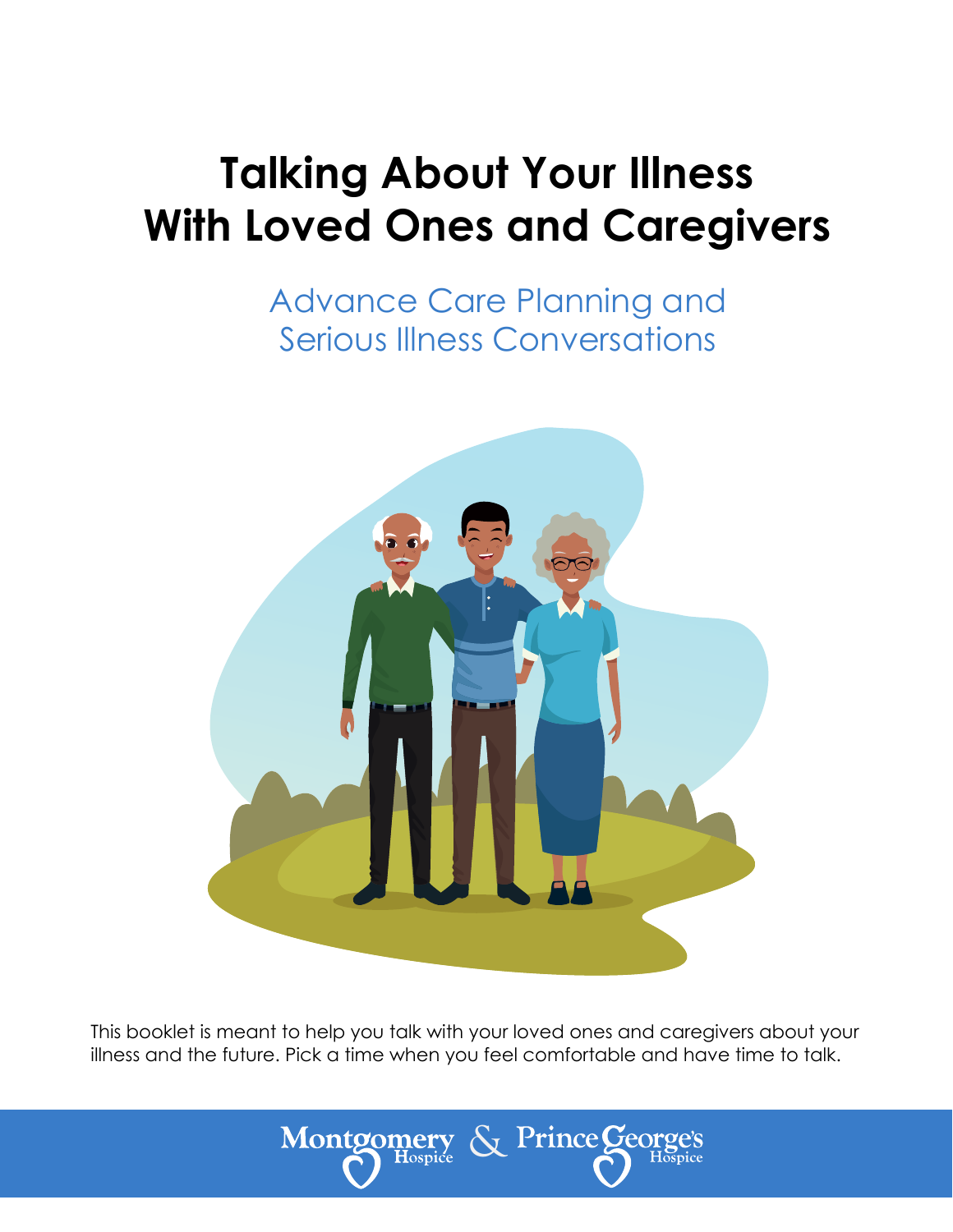Talking about your illness with friends and family may not be easy, but it will help them understand what is important to you. It will also help them support you and your decisions.

Before you talk to your loved ones:

- Think about when and where you want to talk.
- Choose a time and place when you feel relaxed.
- Be sure you have time to talk for a while.

You can use the words in this guide, or use your own words – whatever is easier for you.

## **Start the conversation**

*I am doing OK right now, and even though there is no rush, my doctors think we need to begin talking about my future care.*

*They believe in being prepared and want to know my goals and wishes for medical care.*

*Since you are important to me, I'd also like you to be part of the conversation.*

*If there came a time when I can't make decisions for myself, I want you to be prepared to make decisions for me, ones I would make for myself, respecting who I am and my wishes*

## **Check in with your loved one**

## **Understanding**

*What is your understanding now of where I am with my illness?*

## **Information**

*I know that it may not be easy, but I would like to share information about my illness with you. Is that okay?*

*How much information about what is likely to be ahead would you like from me?* 

*My doctor/clinician and I talked about the outlook for my illness. Can I share that with you?*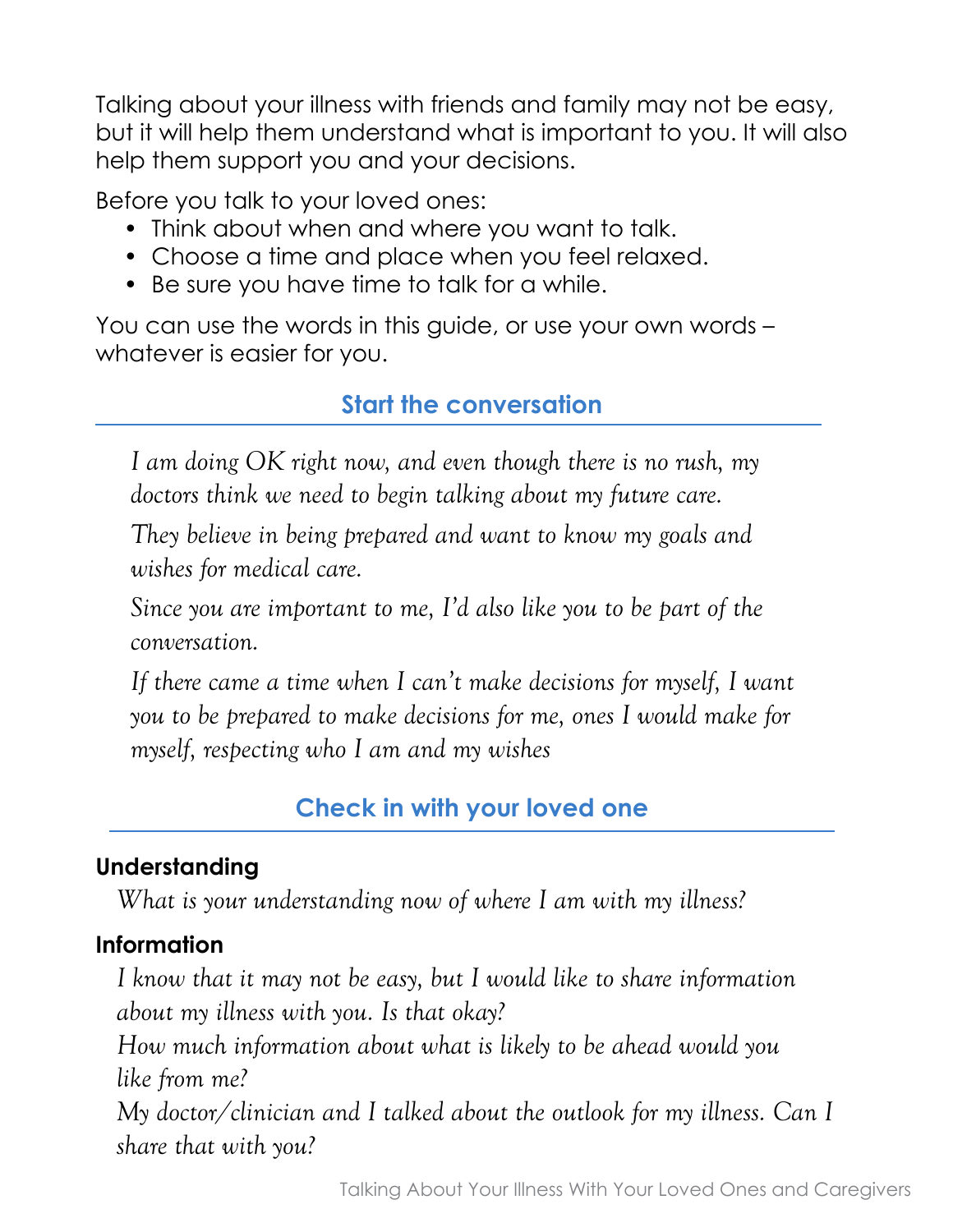*If my health gets worse, these main topics describe my thoughts and feelings about the care I'd want.*

#### **Goals and wishes**

*The goals that are most important to me are..*

Examples: Meeting my new grandchild, celebrating my next birthday, finishing up a project, getting in touch with friends and family, etc.

#### **Fears and worries**

*My biggest fears and worries about my future with this illness are:*

Examples: Not being able to make decisions for myself, having to ask others for help with basic needs, not being able to breathe, needing to live in care, etc.

#### **Abilities**

*I can't imagine not being able to do certain things…these are:*

Examples: Not being able to recognize or interact with people, not being able to care for myself, not being able to get outside or travel, etc.

### **Tough choices**

*If my health continues to get worse, I know that we may have to choose between treatments that are hard to go through but may give me more time - quality of life vs prolonging life.*

Examples: having a feeding tube, being on a breathing machine, more chemotherapy; Some treatments may mean I'm in the hospital a long time when I want to be home, others that I may need to live in a care home, etc.

*Here's what I think about those choices…*